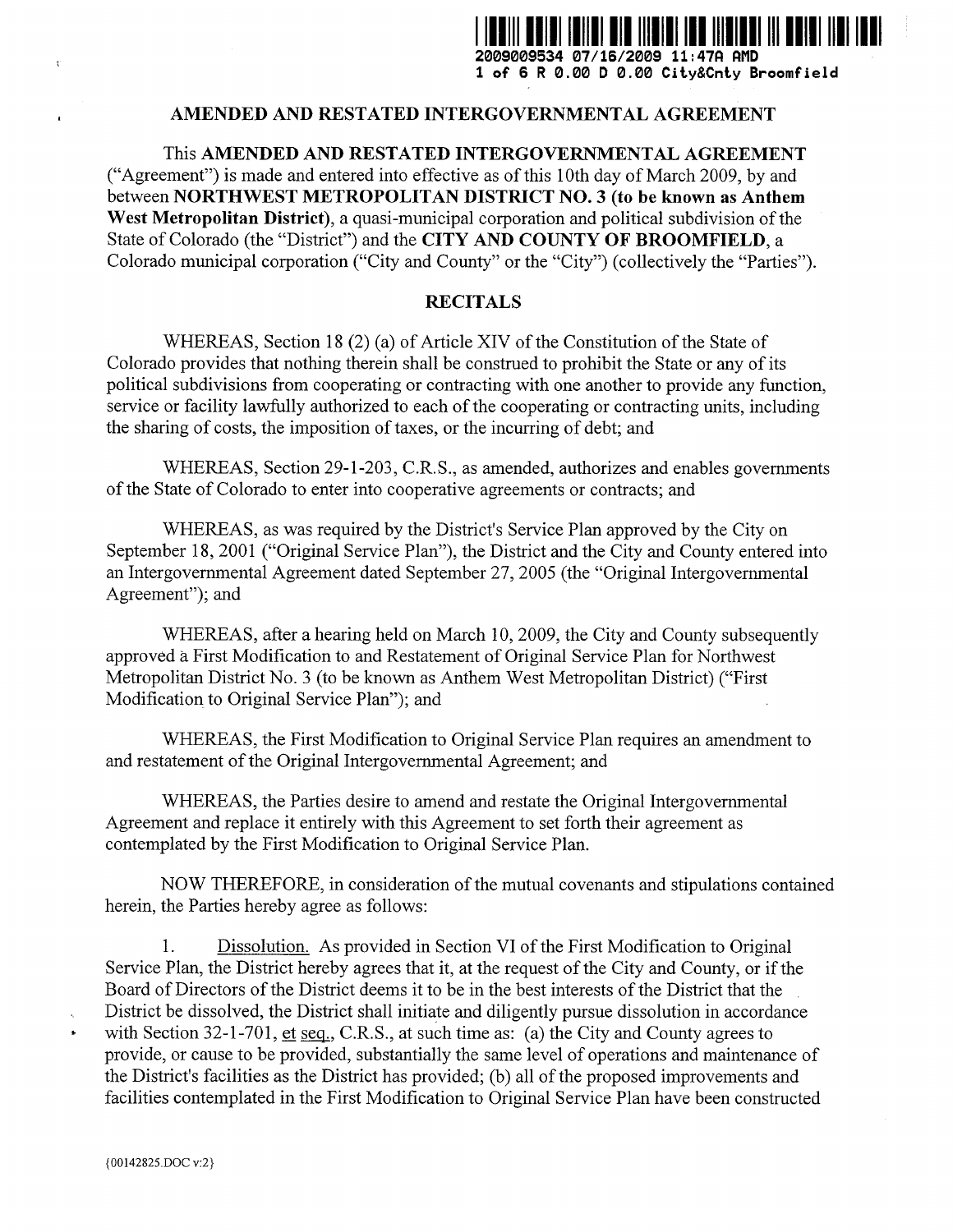

**2 of 6 R 0 .00 D 0 .00 City&Cnty Broomfiel d**

and conveyed to the City and County or other appropriate entity ; and (c) all certain proposed debt incurred for such facilities has been repaid or arrangement for repayment has been made.

2. Notice Pursuant to 32-1-207 (3), C.R.S. The District hereby agrees that it shall not publish, without receiving the written consent of the City and County, a notice under Section 32-1-207 (3), C.R.S . of its intent to undertake construction of any facility, the issuance of bonds or other financial obligation, the levy of taxes, the imposition of rates, fees, tolls and charges, or any other proposed activity of the District which requires that any action to enjoin such activity as a material departure from the First Modification to Original Service Plan be brought within forty-five *(45)* days of such notice.

3 . Construction of Improvements. The Parties acknowledge that as a consequence of the District's organization, the District assumed certain development obligations of JPB Holdings, LLC and the Pulte Home Corporation, or their successors or assigns (collectively, the "Developer"), as set forth in the Preble Creek PUD Managed Growth and Development Agreement between the Developer and the City executed on April 24, 2001 and has or will assume certain development rights and obligations of Pulte Home Corporation ("Pulte") pursuant to that certain proposed Anthem West PUD Managed Growth and Development Agreement between Pulte and the City and County.

4 . Expansion of District Boundaries or Services. Except for the services and facilities described in the First Modification to Original Service Plan (if any) to be provided outside the District's boundaries or services and facilities described in Subdivision Improvement Agreements (and other development agreements and plans (collectively, the "SIAS") between the City and County and the Developer, prior to expanding its boundaries or services outside the District boundaries, the District shall follow the notification procedure set forth in Section III of the First Modification to Original Service Plan. The District shall not alter its boundaries by inclusion of additional real property in the District boundaries without first providing written notice to the City and County and to the City and County Manager and the City and County Attorney that it has received a petition requesting that additional property be included in the District boundaries, which petition shall be included in the written notice. After receipt of the notice and petition, the governing body of the City and County shall within forty-five *(45)* days receipt of such notice and petition, either: (a) adopt a resolution of approval authorizing the inclusion; or (b) the City and County acting through the City and County Manager and the City and County Attorney shall submit a written waiver of the City's right to require such resolution; or (c) the City and County acting through the City and County Manager and the City and County Attorney shall file a written objection to the inclusion, each action shall be in the City's sole discretion. Any resolution of approval so adopted or waiver shall be appended to the inclusion petition.

*<sup>5</sup> .* Ownership, Operation and Maintenance of Improvements . The property within the boundaries of the District is zoned for planned unit development and the District is not anticipated to operate or maintain any improvements . As provided in Section V of the District's First Modification to Original Service Plan, it is anticipated that, following acceptance by the City and County and if agreed to by the City and County in the SIAS the City and County will own, operate and maintain the potable and non-potable water system, the sanitary sewered improvements, and the street improvements. If agreed to by the City and County in the (00142825.DOC v:2)<br>2 improvements, and the street improvements. If agreed to by the City and County in the SIAS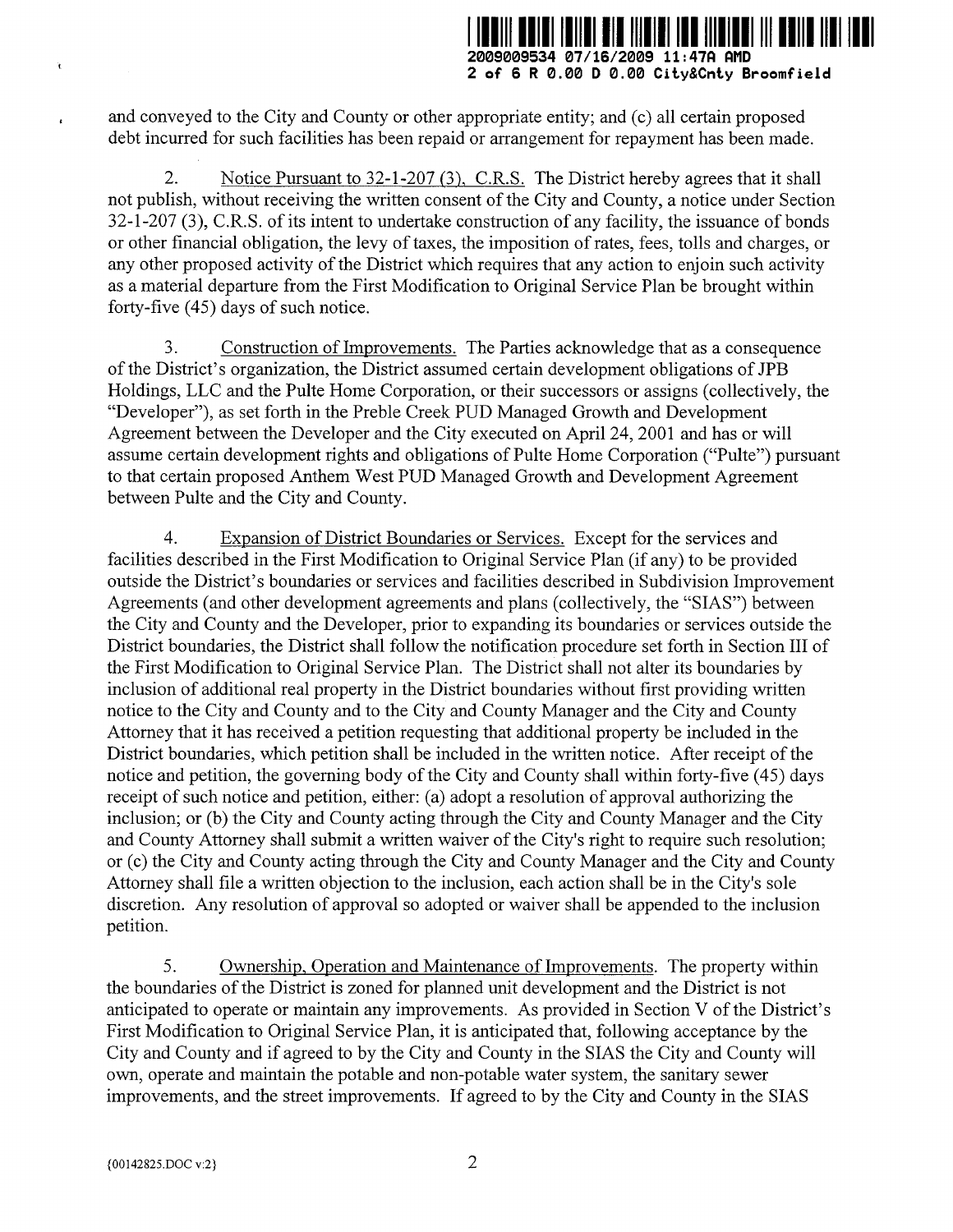

**3 of 6 R 0 .00 D 0 .00 City&Cnty Broomfiel d**

park and recreation improvements will be owned, operated and maintained by the City and County, or, with the consent of the City and County, the District or one or more homeowners or owners associations. Safety protection and transportation improvements will be owned, operated and maintained by the City and County, the Regional Transportation District, the Colorado Department of Transportation or other appropriate jurisdictions.

6. Bonds.

(a) Bond Issuance Plan. In accordance with Section XI of the First Modification to Original Service Plan, prior to issuance of any bonds, including Subordinate Cash Flow Bonds and any refunding bonds, the District shall submit to the City and County a financial plan which demonstrates the structure of the proposed bond transaction and the District's plan to pay the proposed bonds ("Bond Issuance Plan"). At least fifteen (15) days prior to submitting the Bond Issuance Plan, the District shall submit to the City and County a Notice of Intent to Issue Bonds. The City and County Manager and City and County Attorney shall have forty-five *(45)* days from the date of receipt of the Bond Issuance Plan in which to object to the Bond Issuance Plan. If the City and County Manager and City and County Attorney fail to object in writing to the District's Bond Issuance Plan within forty-five *(45)* days of receipt of the Bond Issuance Plan, the City and County Manager and City and County Attorney will be deemed to have approved the Bond Issuance Plan and the District may proceed to issue the bonds in accordance with the Bond Issuance Plan. In the event the City and County objects in writing within the forty-five (45) day period, the District shall proceed with the bond issuance only with the written consent of the City and County Manager and City and County Attorney .

(b) Voter Authorization and Debt Authority . At elections held on November 6, 2001, May 7, 2002, and November 2, 2004, the District obtained voter approval for the incurrence of general obligation debt in the total amount of \$222,000,000 . Notwithstanding the voter-approved authorization, in accordance with Section VIII of the First Modification to Original Service Plan, the District shall not be authorized to issue general obligation bonds or other obligations (other than refunding bonds authorized at the November 2, 2004 election) in excess of One Hundred Eleven Million Dollars (\$111,000,000) ("Debt Authority").

7. Miscellaneous.

(a) Notices. All notices required or permitted to be given hereunder shall be in writing and shall be effective upon personal delivery or three (3) business days following deposit of the notices in the United States Mail, postage prepaid and addressed as follows, or to such other address designated by a party upon notice as herein provided:

| To District: | Northwest Metropolitan District No. 3              |
|--------------|----------------------------------------------------|
|              | (to be known as Anthem West Metropolitan District) |
|              | 141 Union Blvd., Suite 150                         |
|              | Lakewood, CO 80228                                 |
|              | Attn: AJ Beckman                                   |
|              | Phone: 303-987-0835                                |
|              | Fax: 303-987-2032                                  |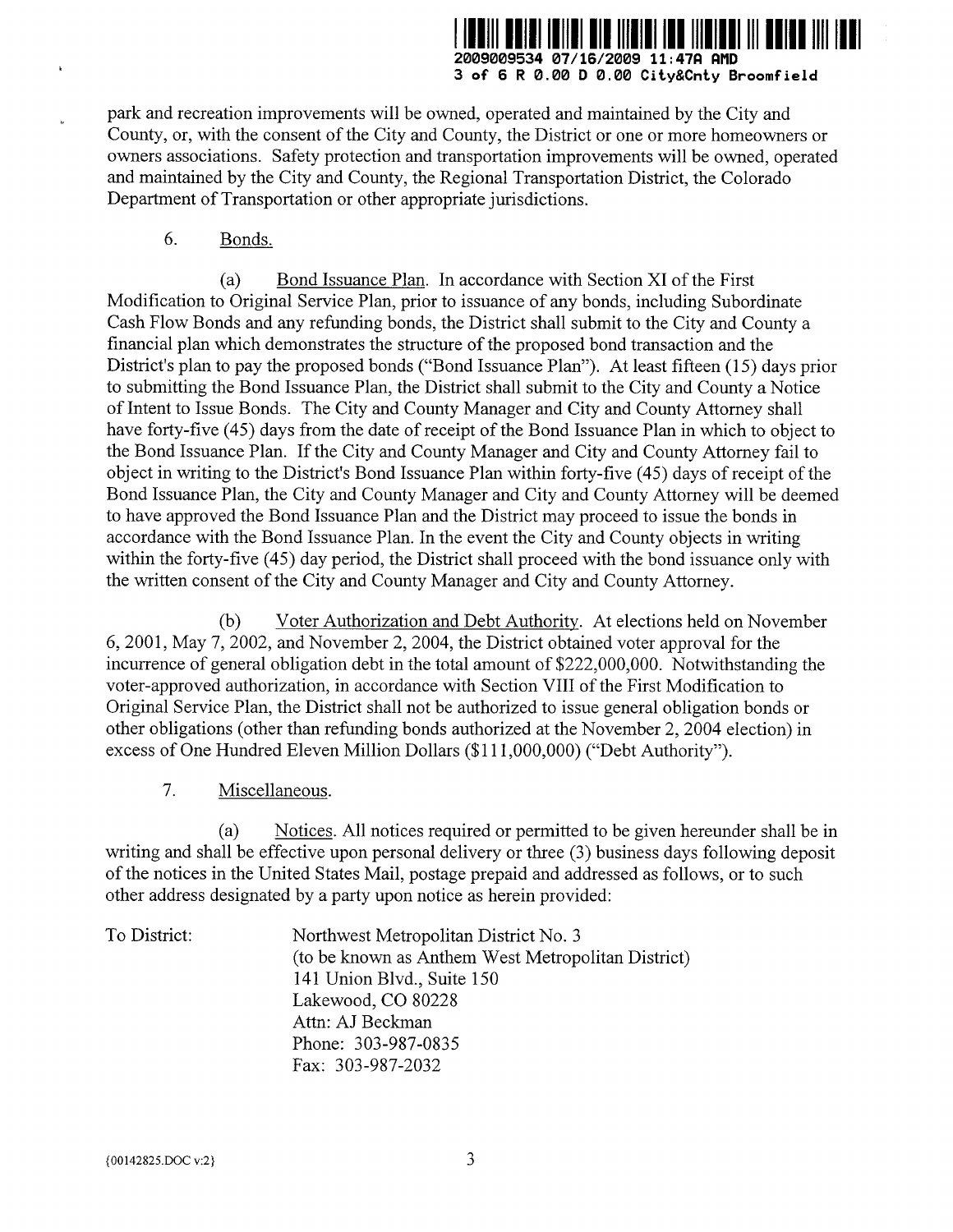

| With a copy to: | McGeady Sisneros, P.C.<br>450 E.17 <sup>th</sup> Avenue, Suite 450<br>Denver CO 80203<br>Attn: Mary Jo Dougherty<br>Phone: 303-592-4380<br>Fax: 303-592-4385 |
|-----------------|--------------------------------------------------------------------------------------------------------------------------------------------------------------|
| To City:        | Broomfield City and County Manager<br>One DesCombes Drive<br>Broomfield, Colorado 80020<br>Phone: 303-438-6300                                               |
| With a copy to: | Broomfield City and County Attorney<br>One DesCombes Drive<br>Broomfield, Colorado 80020<br>Phone: 303-438-6353                                              |

All notices, demands requests or other communications shall be effective upon such personal delivery or one (1) business day after being deposited with United Parcel Service or other nationally recognized overnight air courier service, or three (3) business days after deposit in the United States mail. By giving the other party hereto at least ten  $(10)$  days' written notice thereof in accordance with the provisions hereof, each of the Parties shall have the right from time to time to change its address.

(b) Amendment. This Agreement cannot be amended or modified except by a writing executed by the Parties.

(c) Negation of Partnership. None of the Parties shall become or be deemed to be a partner, joint venturer or agent of any other Party by reason of the provisions of this Agreement. No Party shall be liable for obligations incurred by any other Party and no Party shall have the power to bind any other Party with regard to any obligations.

(d) Severability. The invalidity, illegality or unenforceability of any provision of this Agreement shall not render the other provisions invalid, illegal or unenforceable .

(e) Applicable Law. This Agreement shall be construed and interpreted in accordance with the laws of the State of Colorado.

(f) Access to Records. Each Party shall have the right to inspect the books and records of all other Parties relating to this Agreement at reasonable times upon reasonable notice.

(g) Waiver. No failure by any party to insist upon the strict performance of any agreement, term, covenant, or condition hereof or the exercise of any right or remedy consequent upon any default, and no acceptance of full or partial performance during the continuance of any such default, shall constitute a waiver of any such default of such agreement, term, covenant, or condition. No agreement, term, covenant, or condition hereof to be performed continuance of any such default, shall constitute a<br>term, covenant, or condition. No agreement, term<br>(00142825.DOC v:2)<br>4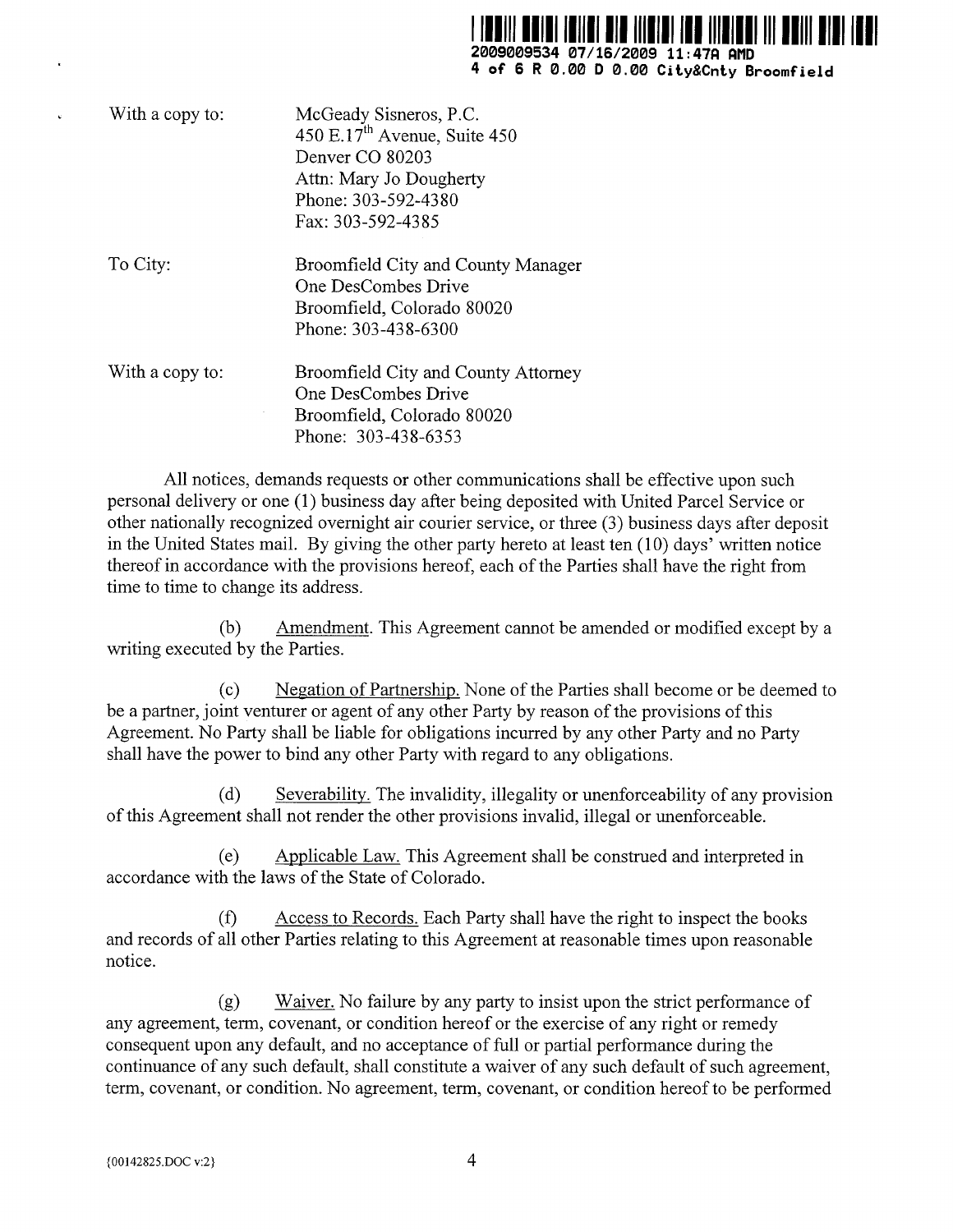

**2009009534 07/16/2009 11 :47fl PMD 5 of 6 R 0 .00 D 0 .00 City&Cnty Broomfiel d**

or complied with by any party, and no default thereof, shall be waived, altered, or modified except by a written instrument executed by the non-defaulting Party or Parties.

(h) Attorneys' Fees. In the event of any dispute between the Parties to this Agreement arising out of this Agreement, the prevailing Party shall recover its reasonable attorney's fees incurred in connection with such dispute, whether in court or by arbitrator .

(i) Additional Documents or Action . The Parties agree to execute any additional documents or take any additional action that is necessary to carry out this Agreement.

(j) Assignment; Delegation. Except as expressly set forth herein or as contemplated hereby, neither this Agreement, nor any of either Parties' rights, obligations, duties or authorities hereunder may be assigned or delegated in whole or in part by any Party without the prior written consent of the other Parties, which consent shall not be unreasonably withheld. Any attempted assignment or delegation in violation of the foregoing shall be deemed void.

## **[THE REMAINDER OF THIS PAGE INTENTIONALLY LEFT BLANK ]**